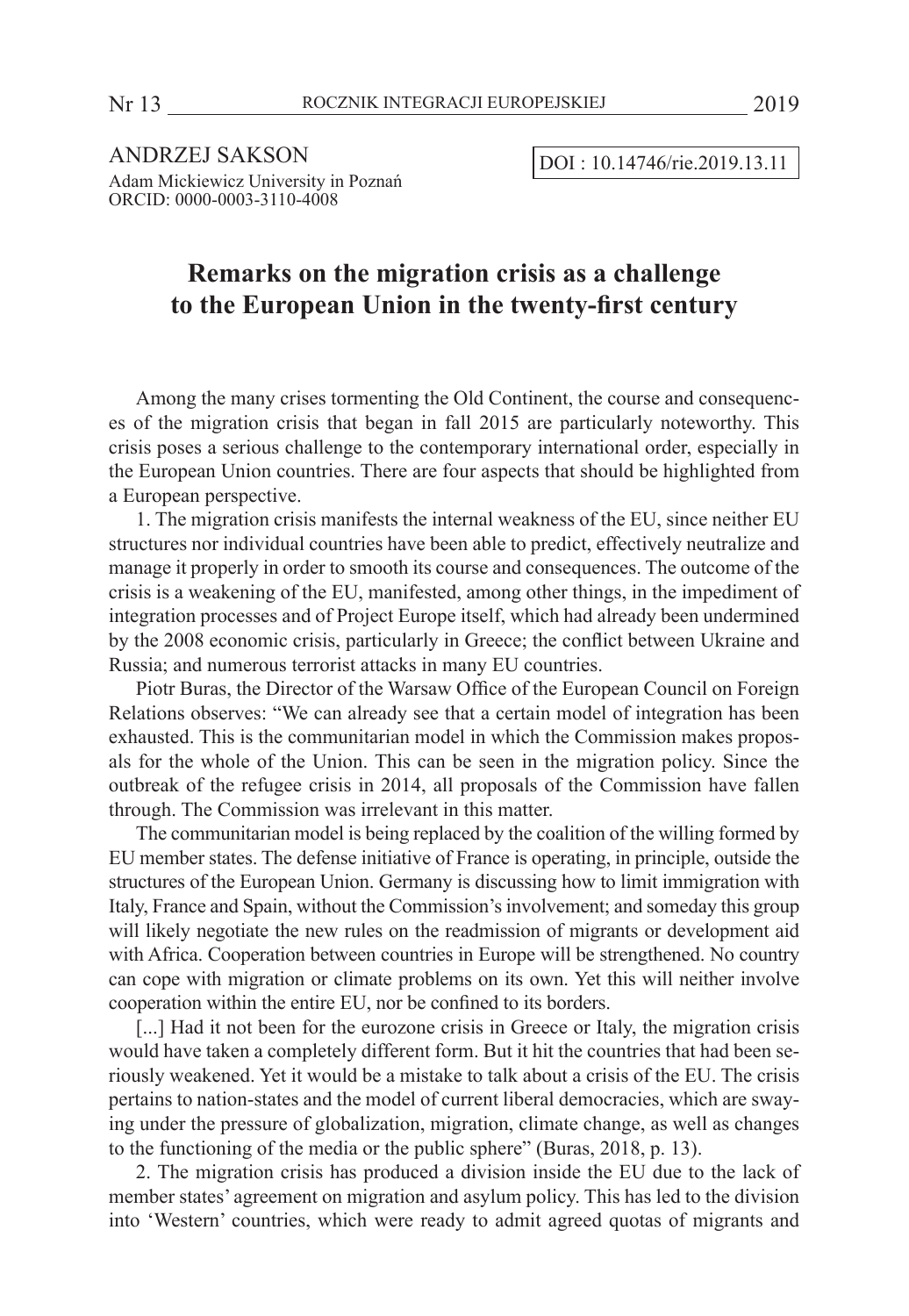refugees (e.g. Germany, the Netherlands and Scandinavian countries) and 'Eastern' countries that opposed these provisions (openly or quietly), e.g. Poland, Hungary and the Czech Republic. In the opinion of many West Europeans, these countries have symbolically been degraded from being Central European to Eastern European. It is often argued that both sides, namely Western and Eastern Europe, cherish different values. On the one side it is multiculturalism, universalism, globalism, human rights and market society, on the other one – strong cultural identity, attaching excessive importance to the past, and the increasing importance of the state.

Uwe Rada writes in the *Barbarian East* that 'East' is associated with such features as savagery, barbarism, backwardness, provinciality, unpredictability or, generally, 'evil.' These divisions will have long-term consequences (Sakson, 2016).

3. The migration crisis has also led to internal political and social crises in many EU countries.

The mass influx of immigrants has triggered discontent and rage in what are called 'host countries,' which, due to their geographical location and the course of the main migration routes, have been forced to admit the main migration wave; first and foremost – Greece and Italy.

This was confirmed at the Brussels EU summit in October 2018, where migration was one of the main topics. It was agreed that the common goal of the EU is to reduce illegal migration to zero. However, it was stated that the mandatory distribution of refugees, proposed at the peak of the migration crisis in 2016, did not stand a chance of implementation. Nevertheless, it was agreed to support 'preventive' measures, namely to streamline the deportation procedure and strengthen Frontex, that is the EU's border guard. During the summit, the Austrian concept of 'binding solidarity' in refugee crises was considered, which would oblige all EU countries to offer help, although they could choose its form (Bielecki, 2018, p. 6).

In transit countries, such as the Balkans, Hungary and Austria, the migration wave has aggravated anti-immigration rhetoric, resulting among other things, in the turn to the right in parliamentary elections in Hungary and Austria.

Also the host countries, mainly Germany and the Scandinavian countries, have witnessed a clear crisis in the context of migration policy. For three years, the position of Chancellor Angela Merkel had been so weak that in summer 2018 Germany was at risk of early parliamentary elections due to internal contradictions within the CDU/ CSU regarding the migration policy.

An important argument that convinced many UK residents to vote for Brexit was their fear of another wave of migrants coming to the island. Sweden was also about to 'swerve to the right,' which indicates what sentiments prevailed there, as in Denmark or the Netherlands.

In Central and Eastern European countries, such as Poland and the Czech Republic, which have not suffered from the migration crisis whatsoever, it has nevertheless sparked an anti-immigration hysteria, which fueled domestic political games, effectively antagonizing their societies.

4. The far-reaching outcomes of the migration crisis can be seen in the rise of populist and xenophobic attitudes and the collapse of the dominant neoliberal ideology of contemporary capitalism and globalism.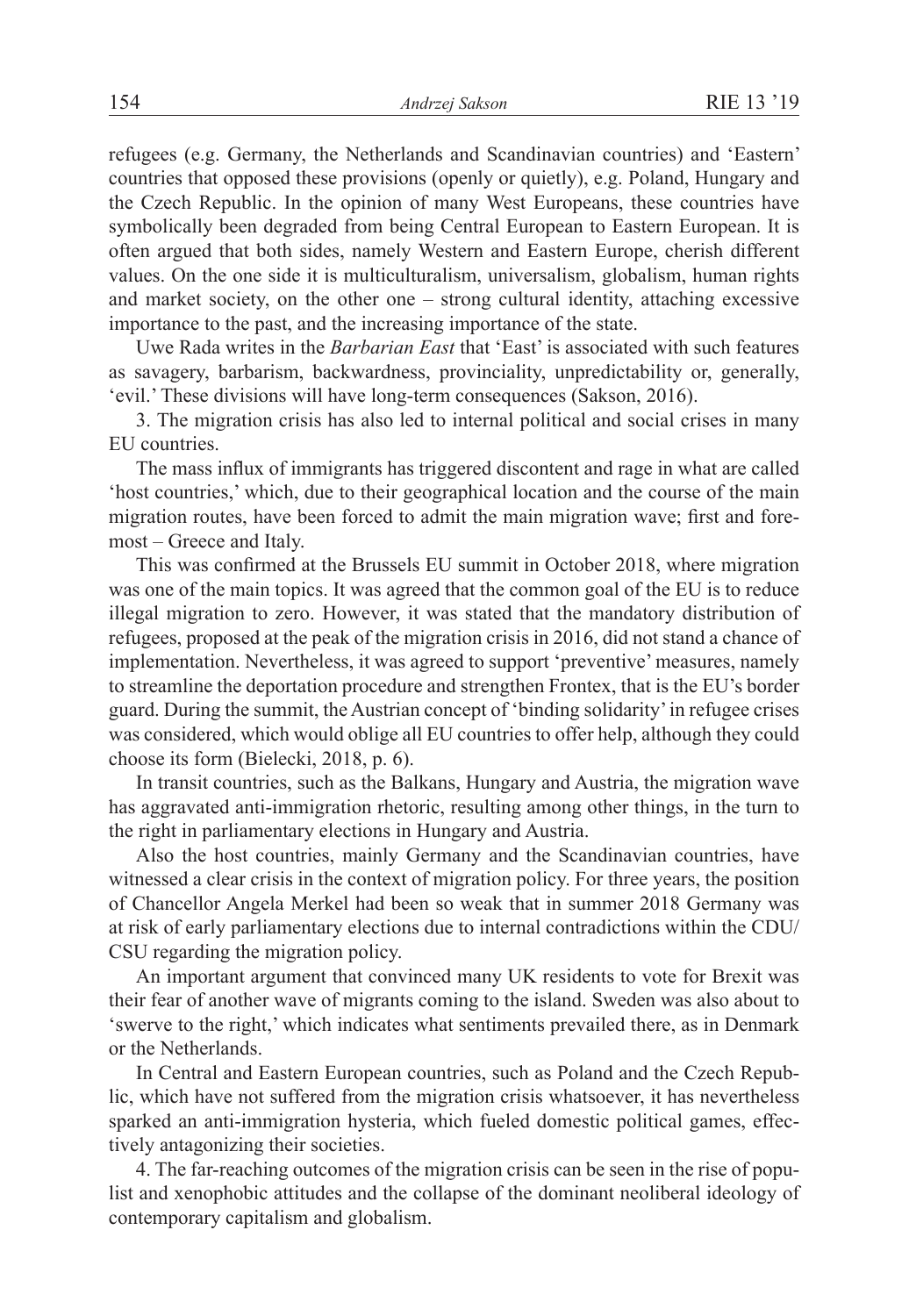Growing populist tendencies in the West and East of Europe are fueled by, among other things, the alleged danger of a 'flood of immigrants' that is to lead to a civilizational catastrophe, like the one that the white South African community supposedly experienced after the abolition of apartheid. This issue has already begun to live its own life. At present, it is no longer mainly about the immigrants themselves, 1.3 million of who came to Europe in 2015. This year was exceptional, especially due to the war in Syria. In the first half of 2018, only 42,000 undocumented immigrants came to Europe. Therefore, it is more about the political perception of the problem, not about numbers. However, this perception is often more important than the reality, which is particularly evident in politics.

On December 10, 2018, the United Nations adopted the Global Compact for Migration at a conference in Marrakech, Morocco. Its signatories represented about 150 countries. The compact consists of 54 points, which include, for example, increasing the access to and flexibility of regular migration and minimizing the adverse factors which lead to people leaving their country of origin. The document also discusses coordinated international activities regarding migrants who have gone missing, as well as strengthening the cross-border combat with migrant smuggling. Poland, Austria, the Czech Republic, Hungary and the United States have withdrawn from the compact that was negotiated and discussed for six months (Louven, 2018, p. 11).

The contemporary dimension of migration and multiculturalism is closely related to globalization, which is characterized by professional mobility. This has been an outcome of EU enlargement and the disappearance of its internal borders, as well as political, social, economic or religious crises in various parts of the world. They often lead to bloody internal conflicts, armed interventions and wars that bring about mass displacements and people fleeing to safe regions and countries.

Immigrants are often portrayed as a threat and source of anxiety and social problems. On this basis the project of a multicultural European society is criticized. Europeans associate terrorism and the threat of Islamization with potential immigrants from Africa and the Middle East. While these attitudes are not supported by any rational evidence, they build symbolic and mental barriers with different cultural and religious worlds. This is also seen in Poland. The results of research carried out by the Public Opinion Research Center (CBOS) in December 2017, show that 74 percent of Poles are against the relocation of refugees and immigrants in Poland, including 43 percent of respondents who are strongly against it. Just three years ago these proportions were inverse.

The issue of migration and multiculturalism is becoming one of the most important challenges of modern times, along with, for example, globalization, climate change, the social consequences of technological development and the reconstruction of the global order in its political and economic dimensions.

Twenty-five years after 1989, an ideological and political counterrevolution is taking place not only in Poland and Hungary. It ranges from Putin's Russia to Trump's America. In Western Europe, it takes the form of Brexit and has the face of Madame Le Pen, in Dresden – it is Pegida's 'Monday walks' (Krzemiński, 2018, pp. 66–68).

Populism has broken out in response to rapid social changes and the evolution of value systems. An 'invisible revolution' of identity has taken place. As Grzegorz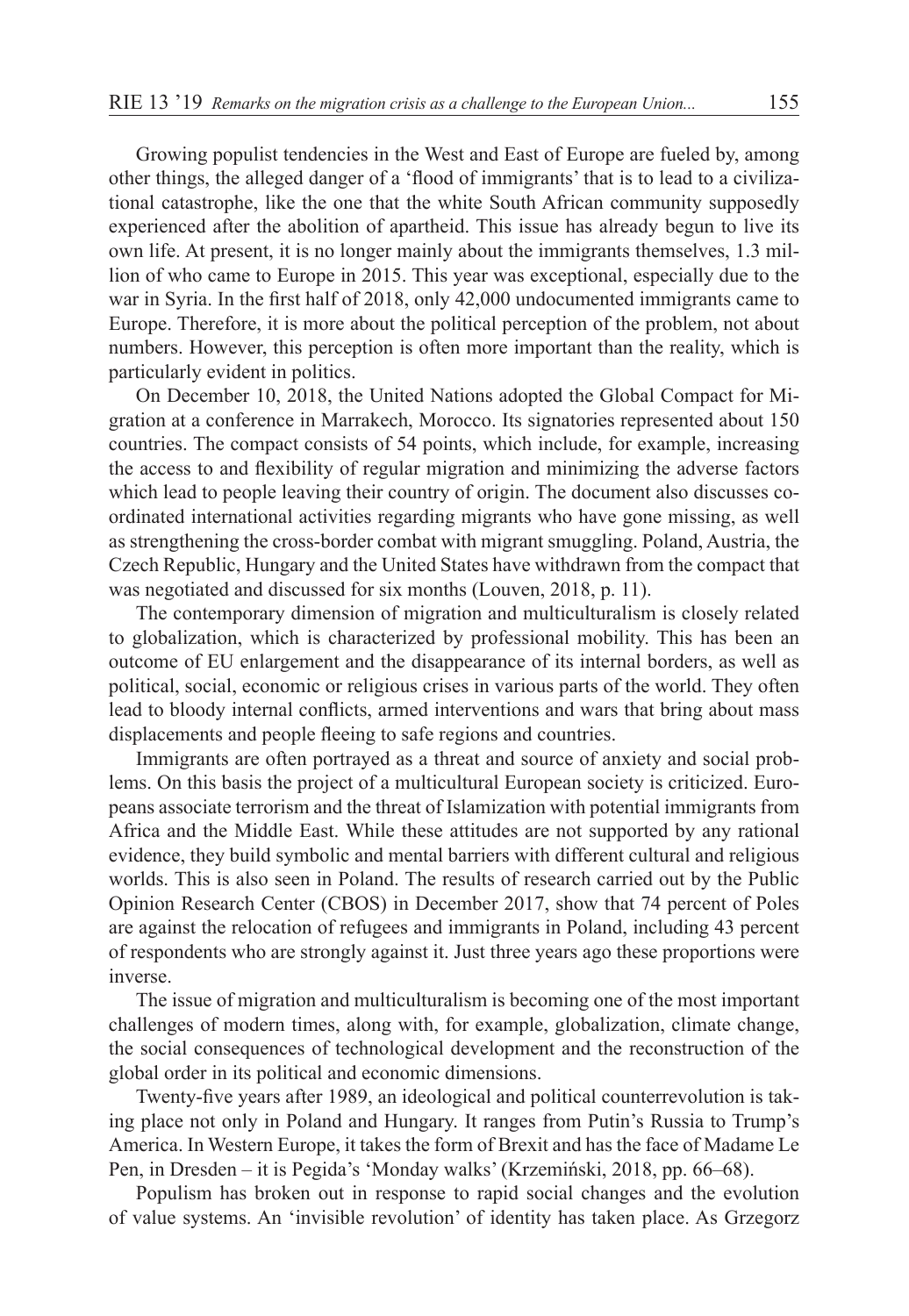Ekiert notes: "When the individualization of societies and the strengthening of values such as gender equality, multiculturalism, cosmopolitanism, and acceptance of sexual minorities progress rapidly and go far, people attached to traditional values organize themselves to fight them. Populism is a reaction to a change in values and customs. Support for Trump, Kaczyński, Orban, and Erdogan is mainly cultural, rather than class-related. They are supported by the less educated people from smaller towns, who are older, more religious, and identify with more traditional values.

Traditional institutions, models of life and careers are losing their meaning. When everything is changing, nobody feels confident, because it is unclear what the results of these changes can bring for them. Even the elites who feel the best in the new circumstances have failed to predict all the consequences of the expansion of freedom. Ordinary people have experienced the unpredictability of the effects of even the best changes to a larger extent. They have been living in anxiety for years. Many people feel that even if nothing is being taken away from them, they can lose something when everything is changing" (*Jak straciliśmy*…, 2018, pp. 27–31).

Anxiety is another reason for the populist shift, next to uncertainty. Cultural uncertainty has increased because of anxiety. When asked by CBOS: "Are you afraid that we will lose our culture as immigration increases?," 73 percent of Czechs answered "Yes," as well as 68 percent of Slovaks, 65 percent of Hungarians and 44 percent of Poles.

A quarter of a century of changes in Central and Eastern Europe, including in the former East Germany, has resulted in fatigue with structural changes. First, "we have built democracy and market economy. Then, we have adapted to advanced EU standards. This has involved a process of redesigning institutions, procedures and lives of people whose world had changed disturbingly" (*Jak straciliśmy*..., 2018, p. 28).

Conservative thinker Marek Cichocki notes that "the migration crisis has obviously inspired imagination and speculations about the fall of European civilization, although we have to realize that it is different from what happened in Europe in the twentieth century. However, the feeling of a new threat certainly brings basic identity questions back. What do we really want to save from our civilization? Can anything be saved at all? I believe that saving is necessary, but we must honestly answer the question of what we value, what we cannot live without, and what we have to take with us into the future to be who we are and who we want to be" (Cichocki, 2018, p. 5).

There are more and more questions about the future in the public space. They are inspired by various fears. These anxieties pertain to social issues, to whether the current model can be preserved, whether the EU will survive, whether there will be a war, or if refugees will flood us. The basic question is if we will be able to lead a peaceful life.

Populists – opponents of liberal democracy – believe that the world is a dangerous place. If you do not defend yourself against others, they will devour you. For this reason, refugees arouse extreme emotions, because they are different (in terms of culture, religion, skin color and place of origin). The migration crisis has strongly polarized European societies, leading to a significant evolution of social attitudes from acceptance and understanding to resentment and hostility.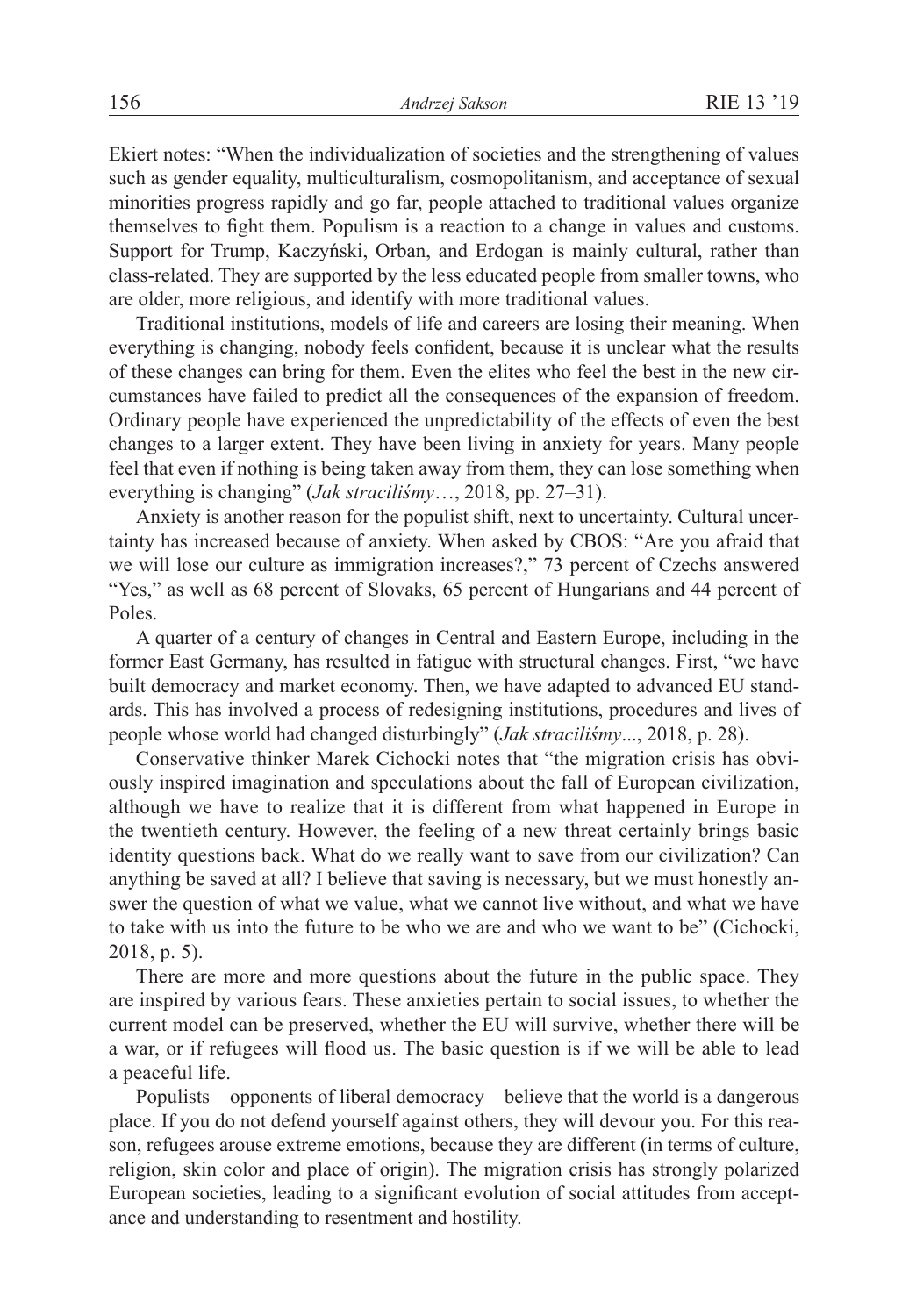This has been manifested by growing hostility towards Muslims and numerous instances of aggression (verbal and physical) directed against 'aliens' – real or imaginary Muslims (the image of the 'global Muslim'). These sentiments are rooted in old and new prejudices and stereotypes.

A comparative study by the PEW Research Center in 2018 shows that Germany is in a group of countries that continue to support admitting refugees to the largest extent. According to this survey, 82 percent of Germans believe that European countries should admit people who come to Europe to flee from war and violence. Only 12 percent of German citizens are of the opposite opinion. Support for sheltering refugees is higher only in Spain (86 percent) and the Netherlands (83 percent). It is also high in Sweden (81 percent), France (79 percent), the United Kingdom (74 percent) and Greece (59 percent). According to this survey, 49 percent of Poles are in favor of admitting refugees, while 36 percent are against it.

The PEW Research Center also asked questions about how the EU was handling the refugee issue. In most of the countries surveyed, EU activities in this area are assessed negatively. The greatest discontent is seen in Greece, where 92 percent of citizens assess the EU critically. Sweden (84 percent), Hungary (80 percent), Italy (78 percent), France (74 percent) and Spain (71 percent) also demonstrate a high level of discontent. In Poland, 67 percent of citizens negatively assess EU refugee policy, and in Germany – 66 percent (Serwis, 2018, p. 1).

In light of this study, one might be surprised by the many modern manifestations of anti-Semitism and hostility towards immigrants in Germany, e.g. in Chemnitz in 2018, the attitude of the inhabitants of Brandenburg to the Schengen Area, or the anti-Muslim and populist AfD party, which has become the third political force in Germany and the second largest in the former Eastern Germany.

In May 2018, the results were published of representative studies in Brandenburg, bordering Poland, on the subject of reintroducing border controls with Poland. According to studies of the Infratest Dimap Institute, 42 percent of the inhabitants of this German Land want to reinstate border controls with Poland. The highest percentage of supporters of closing the border was recorded among adherents of the AfD (68 percent), the lowest among followers of the Alliance 90/Greens (26 percent). Forty-three percent of CDU supporters were in favor of introducing permanent border controls (FDP – 39 percent, SPD – 32 percent, Die Linke – 28 percent). Closing the border with Poland was almost evenly supported across all age groups (16–44 years old – 41 percent, 45–64 years old – 41 percent, over 65 years old – 44 percent). Overall, 51 percent were against and 7 percent had no opinion. The authors of the study do not explain the reasons for this. $<sup>1</sup>$ </sup>

The migration crisis also has moral and ethical dimensions. The discrepancies between the core values declared at the European level and their implementation in specific actions can be described as the 'non-strategic hypocrisy' of the EU. This can be exemplified by the violation of a basic value, namely the refugees' right to protection. In the past, Europeans saw immigrants as evidence that the European world was attractive. Today they see their own weakness and failure in immigrants.

<sup>&</sup>lt;sup>1</sup> https://www.rbb24.de/politik/beitrag/2018/05/knapp-haelfte-brandenburger-wuenscht-grenzkontrollen-polen.html, 10.05.2018.